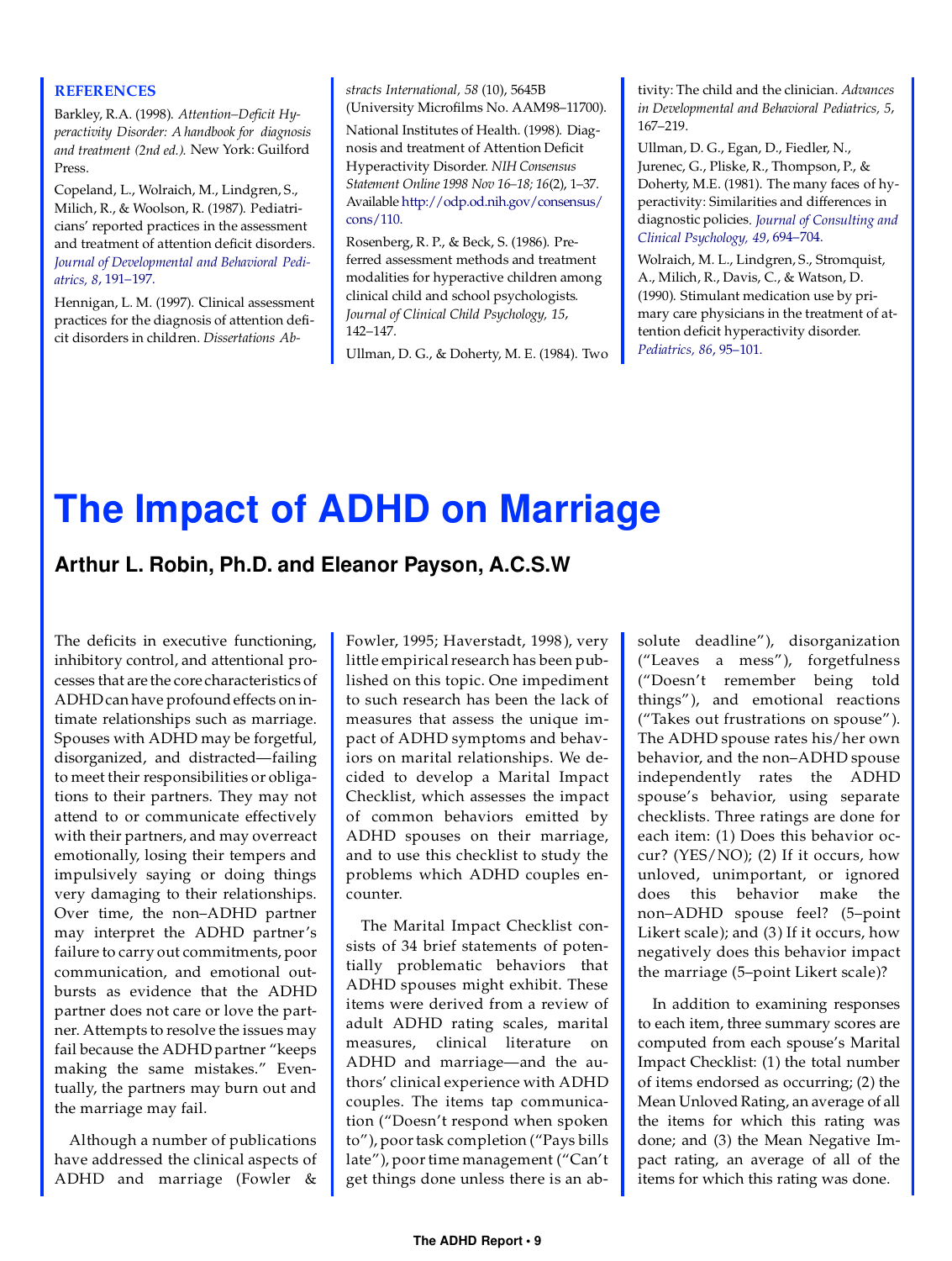| TABLE 1. Top Ten Ranked Items and Summation Scores that make the non-ADHD Spouse feel Unloved, Unimportant, Ignored |  |
|---------------------------------------------------------------------------------------------------------------------|--|
|---------------------------------------------------------------------------------------------------------------------|--|

|                                                                  | <b>ADHD Partner</b> | <b>Non-ADHD Partner</b> |
|------------------------------------------------------------------|---------------------|-------------------------|
|                                                                  | <b>Ratings</b>      | Ratings                 |
| Items in Top Ten as rated by both the ADHD and Non-ADHD Partners |                     |                         |
| Doesn't remember being told things (T)*                          | 213                 | 176                     |
| Says things without thinking $(C)$                               | 200                 | 151                     |
| Zones out in conversations (C)                                   | 193                 | 152                     |
| Has trouble dealing with frustration (A)                         | 192                 | 143                     |
| Has trouble getting started on a task (T)                        | 177                 | 147                     |
| Under-estimates time needed to complete a task (T)               | 176                 | 148                     |
| Leaves a mess $(T)$                                              | 163                 | 165                     |
| Doesn't finish household projects (T)                            | 162                 | 156                     |
| Items in the Top Ten as rated only by the ADHD Partner           |                     |                         |
| Tolerates too much and blows up inconsistently (A)               | 176                 |                         |
| Tries to do too much in a short time (T)                         | 179                 |                         |
| Items in the Top Ten as rated only by the non-ADHD Partner       |                     |                         |
| Doesn't respond when spoken to (C)                               |                     | 148                     |
| Doesn't plan ahead (T)                                           |                     | 143                     |
|                                                                  |                     |                         |

*Note.* C = communication. T = Task completion/ time management. A = Self-regulation of affect.

The purposes of our initial pilot study were to: (1) determine which ADHD–related behaviors couples with an ADHD spouse perceive as having the greatest negative impact on their relationships; (2) determine the degree of correspondence between ADHD and non–ADHD spouses perceptions of the occurrence and impact of particular ADHD–related behaviors; (3) collect preliminary data concerning the internal consistency and concurrent validity of the Marital Impact Checklist; and (4) compare the reports of couples with male versus female ADHD spouses concerning the negative impact of ADHD behaviors on the marriage.

#### **METHODS**

Eighty couples with one ADHD spouse participated. Twenty–four couples were recruited from adults undergoing diagnostic evaluations for ADHD with the first author. Thirty–four couples saw the checklist in ADDvance magazine, completed it, and returned it to the first author. Twenty saw the checklist in FOCUS newsletter, completed it, and returned it to the first author. Two received the checklist with their registration materials at the ADDA Conference in Seattle in May, 2001, completed it, and returned it.In 35 (44%) couples, the husband was the ADHD spouse; in 45 (56%) the wife was the ADHD spouse. The ADHD spouses averaged 42 years of age (range: 23–59) ; the non-ADHD spouses averaged 43 years of age (range: 28–68). Thirty ADHD spouses had the Inattentive Subtype; 5 had the hyperactive–impulsive subtype; 32 had the combined subtype; and in 13 cases the subtype was not reported.

Twenty–three of the 24 couples un dergoing clinical evaluation also completed the Global Distress Scale of the Marital Satisfaction Inventory–Revised (Snyder, 1998).

#### **RESULTS**

#### **Negative Impact of Specific ADHD Behaviors**

For each of the 34 items on the Marital Impact Checklist, the Unloved and Negative Impactratings were summed across all of the participants endorsing the presence of that item. These summation scores were rank ordered from highest to lowest separately for the ADHD and non–ADHD spouse's ratings. Table 1 presents the 10 highest ranked Unloved items. Eight of the 10 highest– ranked items were identical on each spouse's list. Three of the items tap problems in communication (e.g. "says things without thinking"), 6 tap deficits in completing tasks, working memory, and managing time (e.g. "doesn't remember being told things," "has trouble getting started on a task"), and 2 tap deficits in self–regulation of affect (e.g. "Has trouble dealing with frustration"). Four additional items appeared on either the ADHD or non–ADHD partner's list.

The list of the 10 items with the highest summation scores for Negative Impact was nearly identical to the list inTa ble 1, and will therefore not be presented here. The mean Unloved and mean Negative Impact scores correlated .82 for the ADHD spouses' ratings and .87 for the non–ADHD spouses' ratings.

#### **Comparison of the Spouse's Perceptions**

Correlations were computed between the ADHD and non–ADHD spouses'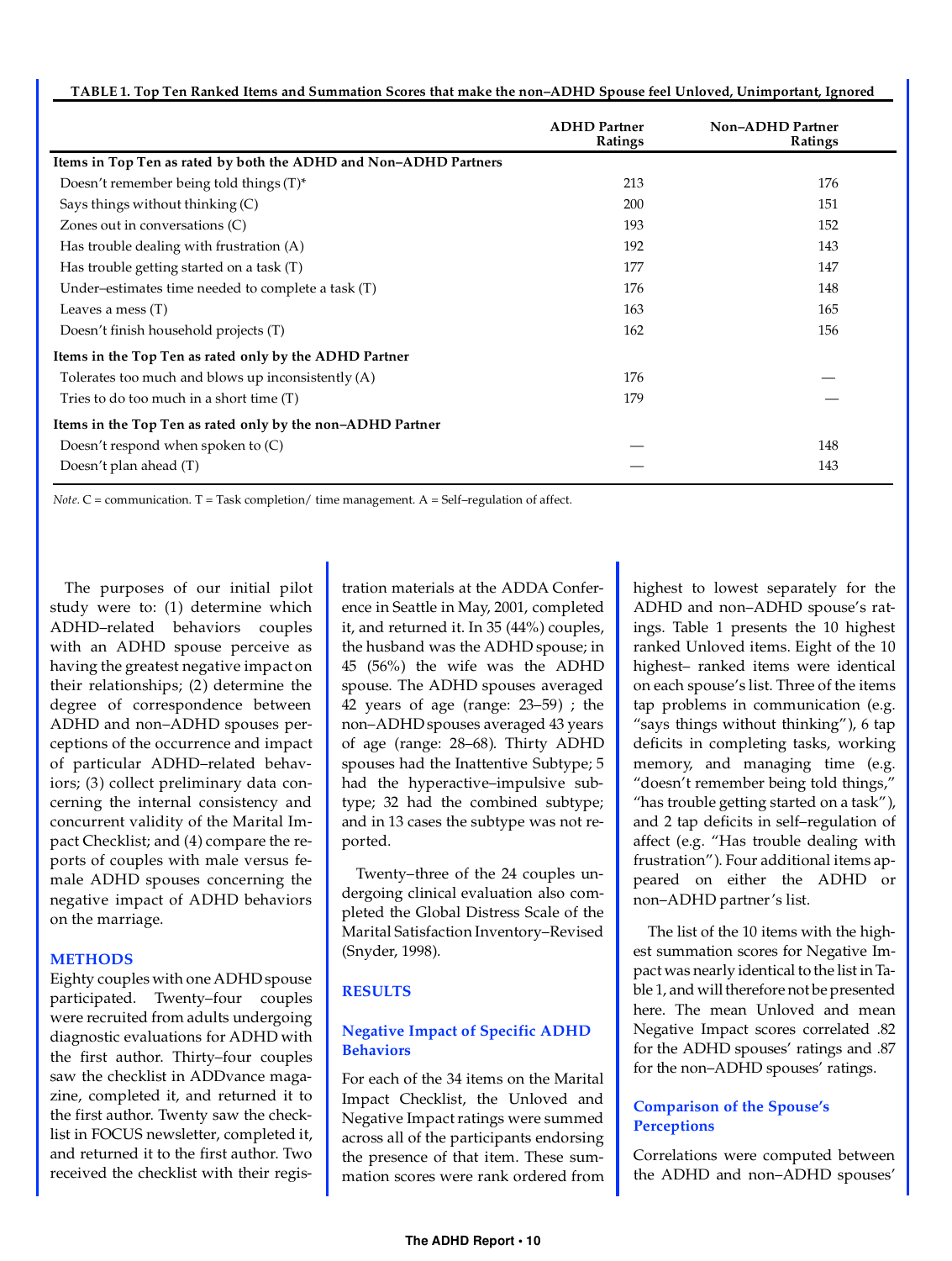|                             |       | <b>ADHD</b> Spouse | Non-ADHD Spouse |        |      | Significance |
|-----------------------------|-------|--------------------|-----------------|--------|------|--------------|
| Number of Issues            | 21.88 | (6.67)             | 20.04           | (5.84) | 2.12 | .04          |
| Mean Unloved Rating         | 2.89  | (0.81)             | 2.51            | (0.85) | 3.98 | .001         |
| Mean Negative Impact Rating | 2.98  | (0.86)             | 2.75            | (0.85) | 2.65 | .01          |

scores for number of items endorsed, the Mean Unloved Rating, and the Mean Negative Impact Rating. The correlations were moderate: (1) number of items endorsed,  $r = .40$ , d.f. = 68,  $p <$ .001; (2) Mean Unloved Rating, *r* = .39, d.f. = 68, *p* < .001; and (3) Mean Negative Impact Rating, *r* = .58, d.f. = 68, *p* < .001.

Table 2 presents the mean scores for the ADHDand non–ADHDspouses on these measures. Paired t–tests were used to compare the mean scores of the ADHD and non–ADHD spouses. The ADHD spouses endorsed a significantly higher number of issues and reported significantly higher unloved and negative impact ratings than the non–ADHD spouses.

#### **Internal Consistency and Concurrent Validity**

In order to assess the internal consistency of the Marital Impact Checklist, Cronbach's  $\alpha$  was computed for each of the summary scores. It was only possible to compute Cronbach's  $\alpha$  for the number of issues scores because the number of subjects who completed Unloved and Negative Impact ratings on all of the items was very low. The  $\alpha$  coefficient for the number of issues was .85 forthe ADHD spouse as the respondent and .79 for the non-ADHD spouse as the respondent.

In order to assess concurrent validity, the Marital Impact Checklist scores were correlated with the MSI Global Distress scores for the 23 clinic–referred couples who completed the MSI. There were no significant correlations between the ADHD spouse's Global Distress scores and any of the Marital Impact Checklist scores. There were significant and moderate to strong correlations between the non–ADHD spouse's Global Distress scores and all of the Marital Impact Checklist scores, as follows: (1) non–ADHD spouse, number of issues: *r* = .54, *p* < .05; (2) non–ADHD spouse, Mean Unloved Rating: *r* = .54, *p* < .02; (3) non–ADHD spouse, Mean Negative Impact Rating:  $r = .61$ ,  $p < .002$ ; (4) ADHD spouse, number of issues:  $r =$ .54, *p* < .008; (5) ADHD spouse, Mean Unloved Rating: *r* = .72, *p* < .001; and (6) ADHD spouse, Mean Negative Impact Rating: *r* = .79, *p* < .001.

#### **SEX OF THE ADHD PARTNER**

We compared the Marital Impact Checklist scores of couples with male versus female ADHD spouses.In interpreting these results, it needs to be remembered that 97% of the females with ADHD were recruited through ADDvance magazine or FOCUS, while 57% of the males with ADHD were recruited through clinical referrals.Participants seeking clinical evaluation and treatment for ADHD may differ systematically from participants reading magazines for adults with ADHD.

Table 3 summarizes the mean scores and *t*–tests comparing couples with male versus female ADHD partners.Although there were no differences between the ratings of male versus female ADHD spouses, we found striking differences between the ratings of their non–ADHD spouses.Male non–ADHD spouses rated their female ADHD partners to be displaying many more ADHD–related behaviors, which are exerting a greater negative impact on their marriages than female non–ADHD spouses reported about their male ADHD partners. An analysis of the sex differences for each of the 34

items revealed that this effect was robust. There was a similar pattern of significant differences on 22 of the individual items of the Marital Impact Checklist.

### **DISCUSSION**

The results of this investigation provide some intriguing pilot findings, which if replicated in more extensive studies would further our understanding the impact of ADHD on marriage.In this sample of 80 couples, there was a clear rank–ordering as to which ADHD spouse behaviors elicited the most negative reactions from the non–ADHD spouse. ADHD and non–ADHD spouses concurred in ranking three communication behaviors, five task completion/time man agement behaviors, and one self–regulation of affect behavior in the top ten items which lead the non–ADHD spouse feel unloved, unimportant, or ignored.It is encouraging to note the consistency across spouses concerning the behaviors that are most detrimental to their relationships. Interventions aimed at changing the marriages of such ADHD spouses might focus on these specific behaviors.

Despite consistency in rankings for the top ten negative ADHD behaviors, the overall correlations between the summary scores on the Marital Impact Checklist for the ADHD and non–ADHD spouses were moderate (.39 to .58). The spouses report somewhat different overall numbers of items endorsed, Mean Unloved Ratings, and Mean Negative Impact Ratings. In fact, the ADHD spouses reported more items to be applicable, with more intense and diverse impacts on their mar-